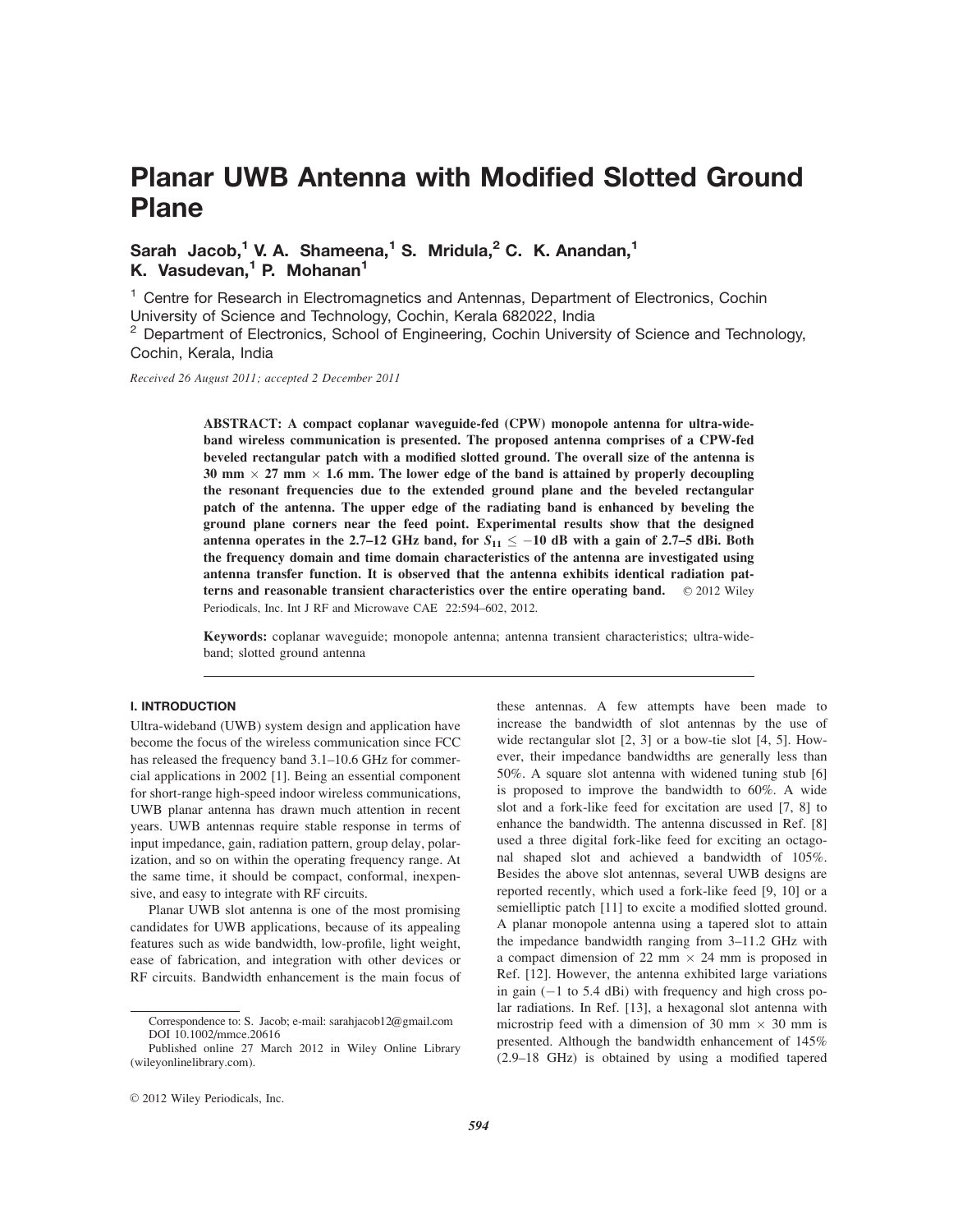

Figure 1 Geometry of the proposed UWB antenna (a) top view (b) side view.  $L \times W \times h = 30$  mm  $\times$  27 mm  $\times$  1.6 mm,  $L_r = 6$  mm,  $L_b = 2$  mm,  $W_r = 5$  mm,  $\alpha_r = 63^\circ$ ,  $L_f = 8.5$  mm,  $W_f$  $=$  3 mm,  $d = 7$  mm,  $L_0 = 21.8$  mm,  $W_0 = 7$  mm,  $L_1 = 4$  mm,  $W_1 = 10$  mm,  $L_2 = 11$  mm,  $W_2 = 4$  mm,  $L_3 = 6.8$  mm,  $W_3 = 3$ mm,  $L_4 = 8.2$  mm,  $L_5 = 2.2$  mm,  $W_4 = 8.8$  mm,  $W_5 = 11.65$ mm,  $\alpha_{\rm g} = 16.7^{\circ}$ .



Figure 2 (a) CPW-fed beveled rectangular monopole, (b) beveled rectangular monopole with extended ground, (c) beveled rectangular monopole with slits on extended ground, and (d) beveled rectangular monopole with slits and bevels on extended ground (proposed antenna).



Figure 3 (a) Simulated reflection coefficients for antennas shown in Figure 2. (b) Simulated reflection coefficients for antenna in Figure 2b by varying the separation  $(d)$  between the extended ground and patch and thus the antenna width (W), keeping the dimensions of the extended ground constant.

feed structure, highly distorted radiation patterns are observed even at lower frequencies. Parasitically loaded coplanar waveguide (CPW)-fed monopole antenna for broadband operation with an overall dimension of 30 mm  $\times$  30 mm is presented in Ref. [14], but it covers the band from 3.4–7.6 GHz only. In Ref. [15], the design of planar circular slot antenna with three different stub shapes for UWB and SWB applications is proposed. Even though the required UWB (with stub1 and stub2) and SWB (with stub3) are obtained, it does not possess a compact profile due to an overall size of 105 mm  $\times$  105 mm.

A compact CPW-fed antenna consisting of a beveled rectangular patch and a modified slotted ground is proposed in this article. When compared with the complex fork-like feed [9, 10], the proposed antenna has a simple feed geometry with lesser design parameters, reducing the computational load in the optimization process. The antenna presented here is similar in configuration to CPW-fed monopole slot antenna. However, the techniques used to enhance the bandwidth of the slot structure are entirely different from the previous works [9–15]. The lower edge of the band is obtained by appropriately decoupling the two

International Journal of RF and Microwave Computer-Aided Engineering DOI 10.1002/mmce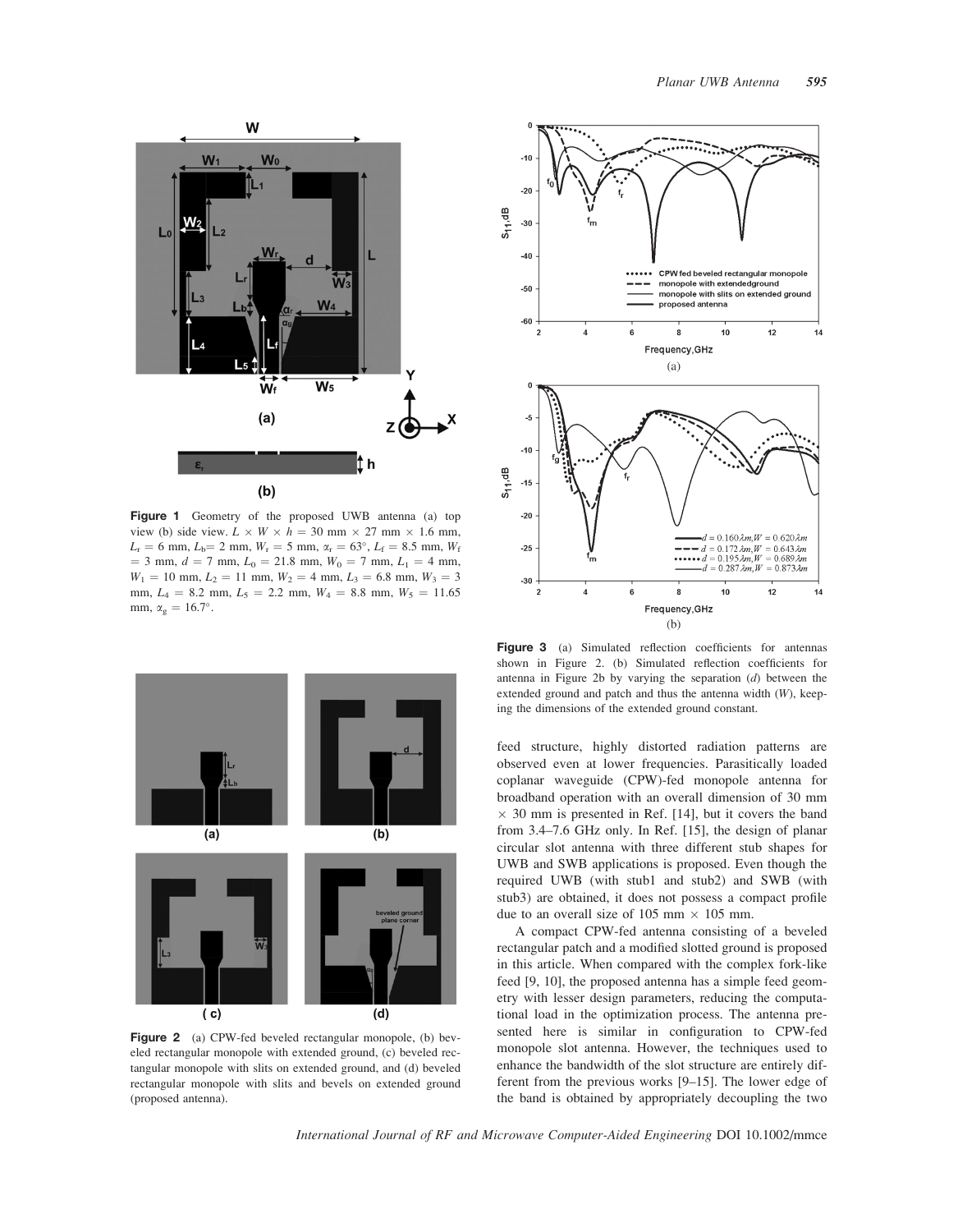

**Figure 4** Effect of slit width  $W_3$  on reflection coefficient. Other geometrical parameters are same as given in Figure 1.

adjacent lower modes and the upper edge by beveling the ground plane corners near the feed point. By using these techniques, a 30 mm  $\times$  27 mm  $\times$  1.6 mm planar UWB antenna has been developed, which is a considerably compact design when compared with previously reported antennas. Further, the measured fidelity is greater than 0.91 in all the direction from  $0^{\circ}$  to 360° indicating low transient distortion in pulse reception over the operating band of the antenna. The antenna having a  $-10$  dB  $S_{11}$  bandwidth from 2.7–12 GHz (126%) achieves promising radiation characteristics in both frequency and time domain as envisaged for UWB communication. Frequency and time domain characteristics are investigated from the measured antenna transfer function. A detailed account of antenna design and results are discussed in the following sections.

#### II. ANTENNA GEOMETRY

The geometry of the proposed antenna is shown in Figure 1. The antenna structure consists of a CPW-fed beveled rectangular patch with bevel angle  $(\alpha_r)$  and a ground plane extended to a length of  $L_0 + W_1$ . The CPW-fed monopole and the ground plane are printed on the same side of a substrate with relative dielectric constant  $\varepsilon_r = 4.4$  and thickness  $h = 1.6$  mm.



**Figure 5** Effect of the bevel angle  $\alpha_{\rm e}$  on the reflection coefficient. Other geometrical parameters are same as given in Figure 1.



Figure 6 Input impedance with and without bevels on the ground (a) real component (b) imaginary component.

In this design, certain modifications are introduced in the extended ground plane to enhance the impedance bandwidth of the antenna. Pair of rectangular slits ( $W_3 \times$  $L_3$ ) inserted in the ground plane decouples the two adjacent lower modes due to the extended ground plane and the beveled rectangular patch of the antenna and thus extends the lower edge of the band without increasing the



Figure 7 Measured and simulated reflection coefficient of the proposed UWB antenna.

International Journal of RF and Microwave Computer-Aided Engineering/Vol. 22, No. 5, September 2012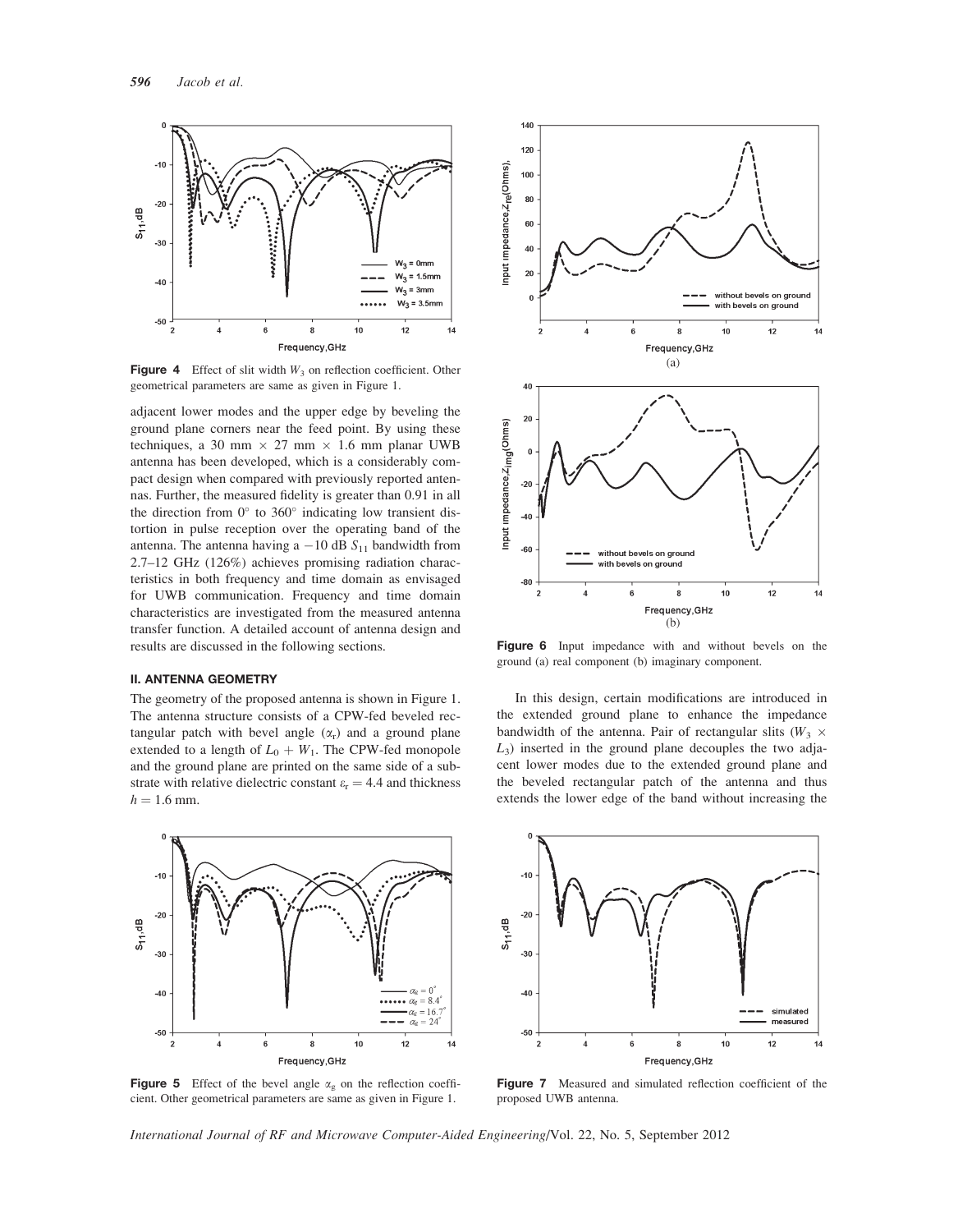

Figure 8 Simulated current distributions at frequencies: (a) 3 GHz (b) 4.3 GHz, (c) 6.9 GHz, and (d) 10.7 GHz. [Color figure can be viewed in the online issue, which is available at wileyonlinelibrary.com.]

overall size of the antenna. The upper edge of the band is enhanced by beveling the ground plane corners near the feed point with a bevel angle  $(\alpha_{\varphi})$ .

# III. ANTENNA DESIGN

The proposed antenna structure is simulated and optimized using Ansoft HFSS. The effect of various geometric parameters of the antenna on impedance bandwidth is discussed here. Figure 2 shows the evolution of the antenna from a simple CPW-fed beveled rectangular patch. Reflection coefficients of these are compared in Figure 3a.

The geometry of the antenna in Figure 2a originates from a conventional CPW-fed rectangular monopole and is realized by beveling the bottom edge of the rectangular radiator. This structure produces the fundamental mode  $(f<sub>r</sub>)$  and the next higher mode depending on the length of the beveled rectangular radiator  $(L_r + L_b)$ . Then, the structure is modified by extending the ground plane to surround the planar radiator as shown in Figure 2b.

It can be seen from Figure 3a that the extended ground shifts down the resonant frequency  $f_r$  from 5.5 to 4.22 GHz  $(f_m)$ . The single resonance centered at 4.22 GHz results from the merging of the mode due to the extended ground plane and mode due to the beveled rectangular patch. The merging of these modes is verified by varying the separation  $(d)$  between these elements in the structure in Figure 2b. This is illustrated in Figure 3b.

In Figure 3b,  $f_g$  and  $f_r$  represent the resonance due to the extended ground and beveled rectangular patches, respectively. For  $d = 0.287\lambda_m$ , these two frequencies are highly separated, where  $\lambda_m = \frac{c}{f_m \sqrt{\varepsilon_m}}$ ;  $\varepsilon_{\text{re}} = \frac{\varepsilon_{\text{r}} + 1}{2}$ . By decreasing the value of " $d$ ," these two frequencies can be merged to form a single resonance at  $f<sub>m</sub>$  as shown in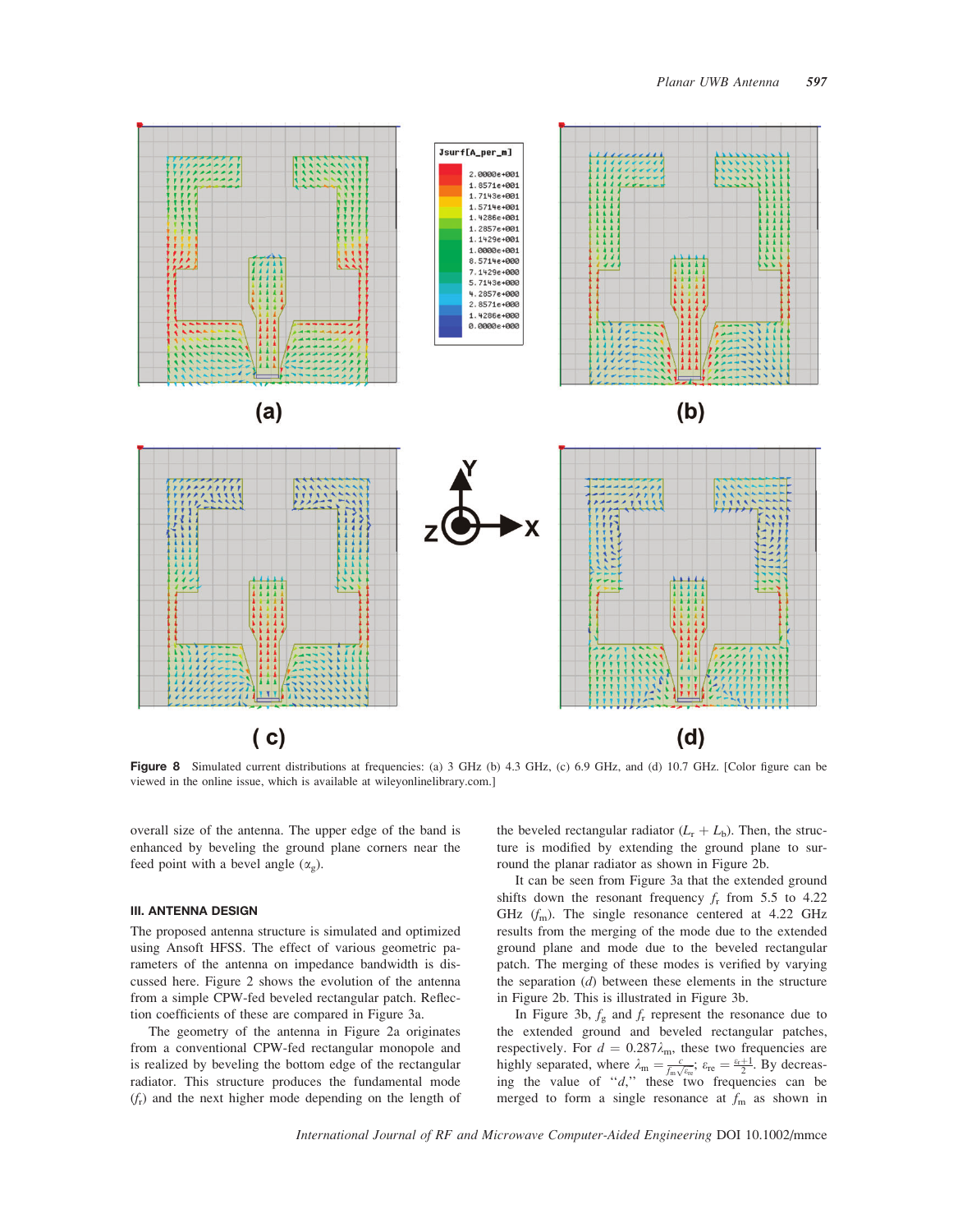

Figure 9 Measured radiation patterns at frequencies: (a) 2.75 GHz, (b) 3.1 GHz, (c) 6.8 GHz, (d) 9.5 GHz, (e) 10.6 GHz, and (f) 12 GHz.

Figure 3b. After exhaustive experimental and simulation studies, the expression for  $f<sub>m</sub>$  is found to be the geometric mean of  $f_g$  and  $f_r$ , that is,  $f_m = \sqrt{f_g f_r}$ .

It is obvious from the Figure 3b that the required lower edge of the UWB spectrum is obtained only for increased value of d. This will automatically increase the overall width (W) of the antenna. To obtain the required lower edge without increasing the antenna width, the structure is then modified as in Figure 2c by inserting slits on the extended ground. It is observed from Figure 3a that a remarkable downward shift in lower resonance to 2.8 GHz  $(f<sub>0</sub>)$  can be achieved with this method. That is, a pair of slits  $(W_3 \times L_3)$  cut in the extended ground plays an important role in achieving the lower band of UWB spectrum without increasing the antenna size.

The upper frequency bands depend on the geometry of the planar structure close to the feed probe, where the current density is greatest. To improve the impedance match

International Journal of RF and Microwave Computer-Aided Engineering/Vol. 22, No. 5, September 2012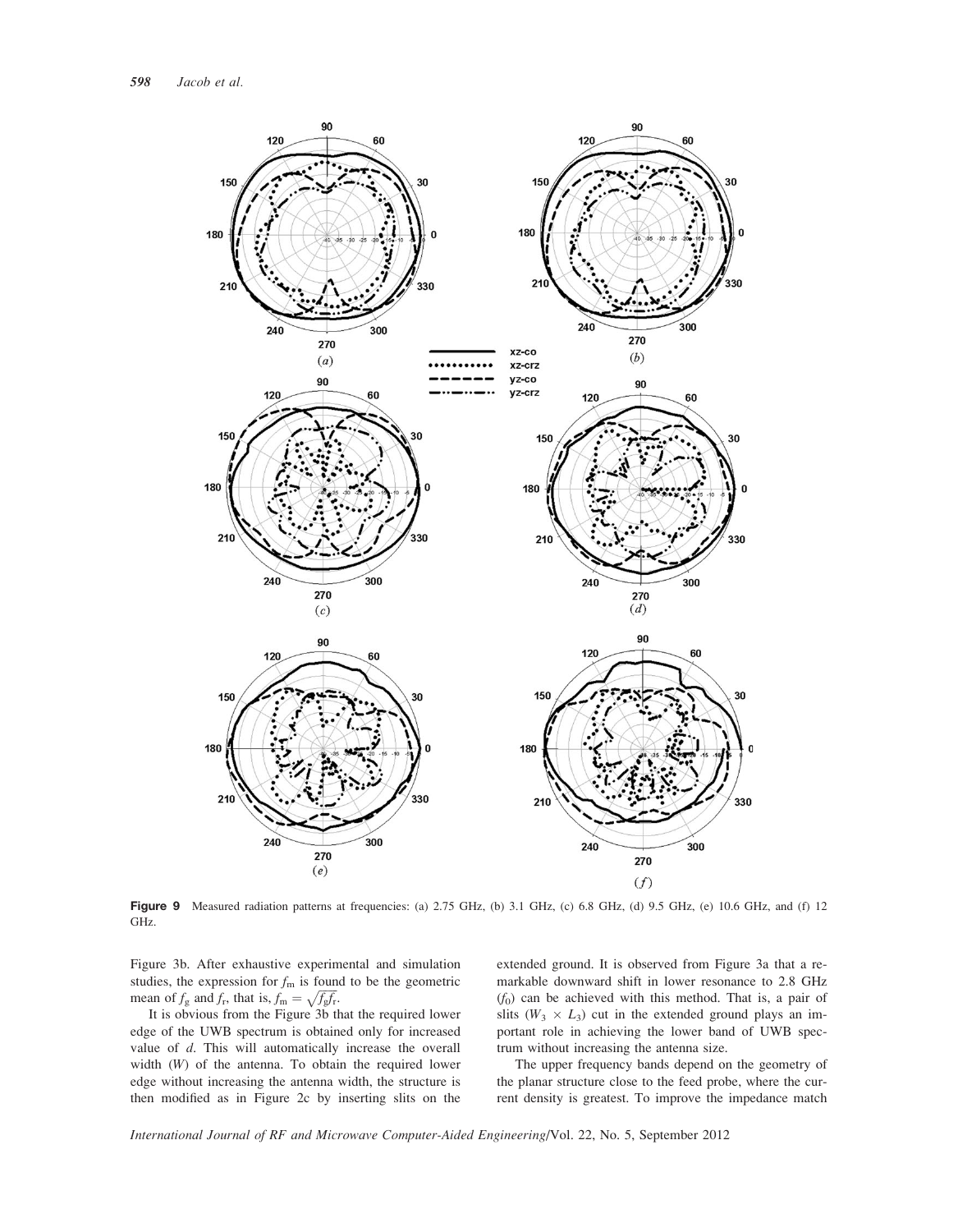

Figure 10 Measured and simulated gain and radiation efficiency of the proposed antenna.

in the upper frequency bands, beveling technique is employed [16], that is, ground plane corners near the feed probe are beveled or tapered symmetrically with a bevel angle  $(\alpha_{\sigma})$  as shown in Figure 2d. These bevels provide a considerable improvement in the impedance match of the antenna over a wide band as seen from the Figure 3a resulting in a broad band response from 2.7 to 12 GHz.

Normally, a monopole antenna operates at single resonant mode. Here, Figure 3a indicates that the combination of modified extended ground and CPW-fed rectangular patch introduce multiple resonances and overlap these modes properly to attain the required UWB response. That is, extended ground of the proposed antenna acts effectively as a slot structure, which is capable of supporting multiple modes and provide coupling between these modes to enhance the bandwidth of the structure [17]. Decoupling of the lower resonant mode actually introduces multiple resonances at lower band, which is required to meet the stringent lower edge specification of the UWB.

The effects of the slit width  $W_3$  on the lower resonances are shown in Figure 4. When  $W_3 = 0$  mm, that is, slits are not present, the lowest resonant frequency is 3.65



Figure 11 Measured and simulated antenna transfer function  $(S_{21})$  with a pair of identical UWB antennas for two different orientations (face-to-face and side-by-side).



Figure 12 Measured and simulated received pulses for two different orientations of the antenna (a) face to face (b) side by side.

GHz. As the width  $W_3$  increases, this frequency splits into two slightly different frequencies and start to move apart resulting in first (2.84 GHz) and second (4.3 GHz) resonances for  $W_3 = 3$  mm. Even though the increase in  $W_3$  improves the decoupling, it is observed that the width



Figure 13 Measured overall group delay with a pair of identical UWB antennas for two different orientations (face-to-face and side-by-side).

International Journal of RF and Microwave Computer-Aided Engineering DOI 10.1002/mmce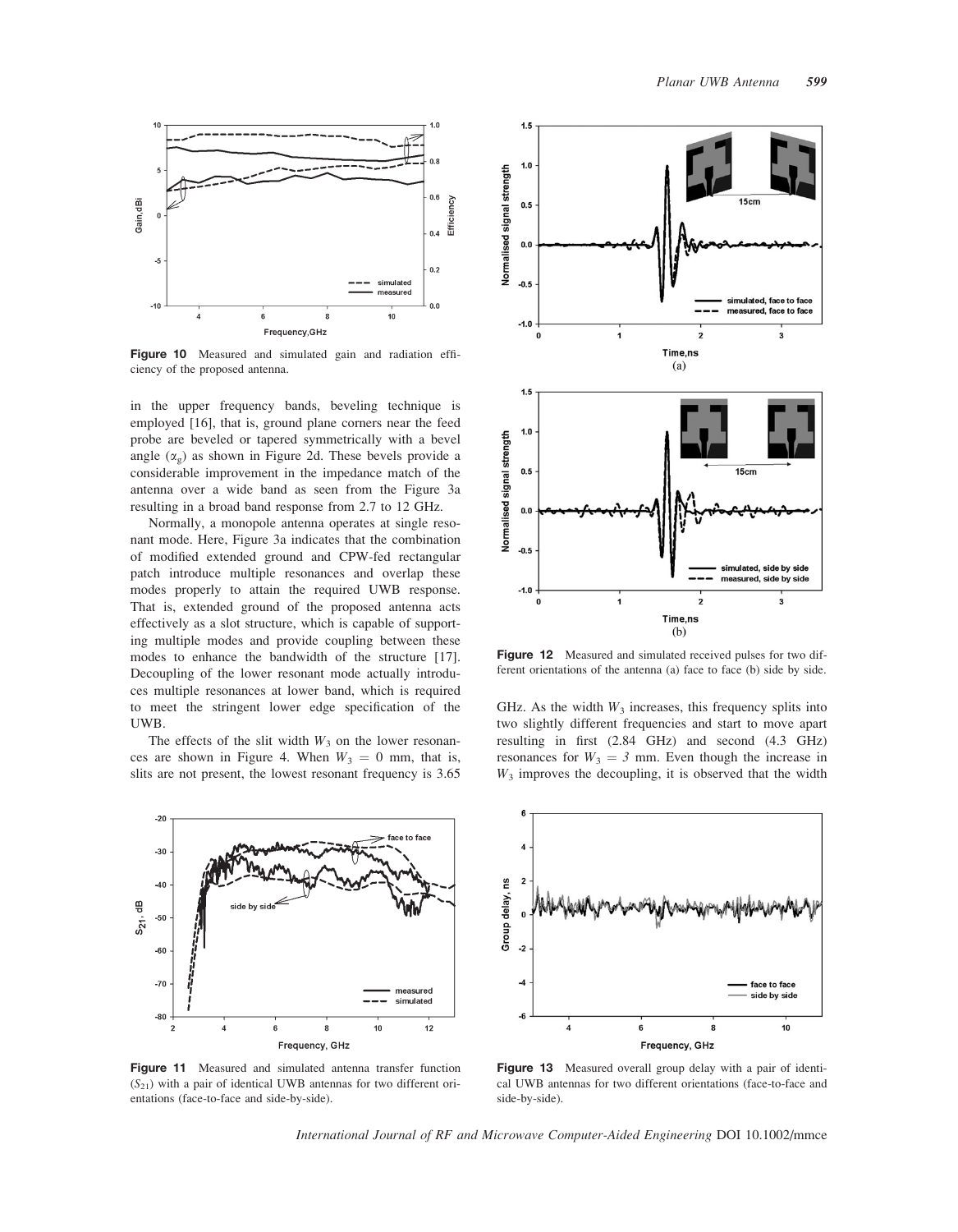

Figure  $14$  Measured Fidelity of the antenna in  $H$ -plane.

 $W_3 = 3.5$  mm results in an impedance mismatch at lower frequency region and, hence, reduces the bandwidth of the antenna. So,  $W_3 = 3$  mm is taken as optimum dimension.

Effects of the beveling angle  $\alpha_{\rm g}$  on the reflection coefficient characteristics are shown in Figure 5. It is observed that the beveling angle  $(\alpha_g)$  on the ground plane has significant effect on the upper band, that is, upper edge frequency increases as  $\alpha_g$  increases and the optimum response is obtained for  $\alpha_{\rm g} = 16.7^{\circ}$ . Meanwhile, these bevels act as an impedance matching element to control the impedance bandwidth of the proposed antenna. From the impedance plots in Figures 6a and 6b, it is clear that the bevels reduce drastic variations in real and imaginary components of input impedance of the proposed antenna, respectively. Thus, the bevels play a key role in determining the operating bandwidth of the antenna.

# IV. RESULTS AND DISCUSSION

#### A. Impedance Bandwidth

The optimized antenna is fabricated on a substrate having relative dielectric constant  $\varepsilon_r = 4.4$  and thickness  $h = 1.6$ mm with dimensions 30 mm  $\times$  27 mm  $\times$  1.6 mm. The measurement of reflection coefficient is carried out using HP8510C vector network analyzer. Figure 7 shows the comparison of the simulated and measured  $S_{11}$  of the proposed antenna. The measured  $-10$  dB  $S_{11}$  bandwidth covers the range of 2.7–12 GHz and has good agreement with simulation.

#### B. Current Distribution and Radiation Patterns

The simulated surface current distributions of the antenna at four resonant frequencies, 3, 4.3, 6.9, and 10.7 GHz, are shown in Figures 8a–8d, respectively. The antenna has symmetric current distributions because of the structural symmetry, thus the radiation patterns also. Vertical components of the surface current contribute to copolar radiation and the horizontal components contribute to the cross-polar radiation. From the simulated current distribution, it is found that the vertical components are dominant compared with horizontal components at all the resonan-

ces resulting in good copolar radiations. However, the cross-polarization component is nearly  $-10$  dB at low frequencies due to the presence of horizontal current components along the edges of the slot structure.

The measured radiation patterns of the antenna at frequencies 2.75, 3.1, 6.8, 9.5, 10.6, and 12 GHz are plotted in Figures 9a–9d. The xz plane (H-plane) radiation patterns are almost nondirectional with less radiation along  $\phi$  $= 90^{\circ}$  and  $\phi = 270^{\circ}$ . In yz plane (*E*-plane), the patterns are nearly ''figure of eight'' like printed monopole antenna. Variations in radiation pattern at high frequencies may be due the some undesired higher order modes excited by the slot structure and the nonuniform phase distribution of the electric field.

# C. Gain and Efficiency

Measured gain and efficiency of the antenna are compared with the simulated one in Figure 10. The gain is measured in the bore sight of the antenna using gain comparison method and a response with variation less than 2.3 dBi has been observed. The variation in gain is from 2.7 to 3.98 dBi for  $f \leq 3.5$  GHz and after that it is less than 1.3 dBi. This is due to the tilting of the radiation pattern maximum from the bore sight of the antenna at lower frequencies. The radiation efficiency is measured using a wideband Wheeler cap [18] method and is found to be varying from 80 to 88% across the operating band.

#### D. Time Domain Characteristics

The measurements of transfer function- $S_{21}$  and group delay of the antenna system were performed in frequency domain using a vector network analyzer. The measurement system comprised of two identical UWB antennas connected to the two ports of VNA with one as transmitter and the other as receiver with a separation of 15 cm. The measured transfer function- $S_{21}$  for two different orientations, face to face and side by side, is plotted and compared with the simulated one in Figure 11.

The transient characteristics of the UWB antenna are studied by examining the received UWB pulses. To do so, the antenna system is modeled as a linear time invariant system and the transfer function [11] is used to evaluate the distortion of the received pulse. Here, a fourth-order Rayleigh pulse [19] is generated mathematically and used as an excitation/source pulse.

Figures 12a and 12b compare the simulated and measured received pulses for the two orientations, face to face and side by side. The measured pulses follow the shape of the simulated pulses with minimum dispersion.

Measured overall group delay with a pair of identical UWB antennas for two different orientations face to face and side by side are plotted in Figure 13.

A well-defined parameter called fidelity [20] is used to assess the quality of the received pulse. Fidelity of the antenna in H-plane is shown in Figure 14. Fidelity better than 0.91 is obtained for  $\phi$  ranging from 0° to 360°, and it validates that the proposed antenna does not distort the incident pulse significantly.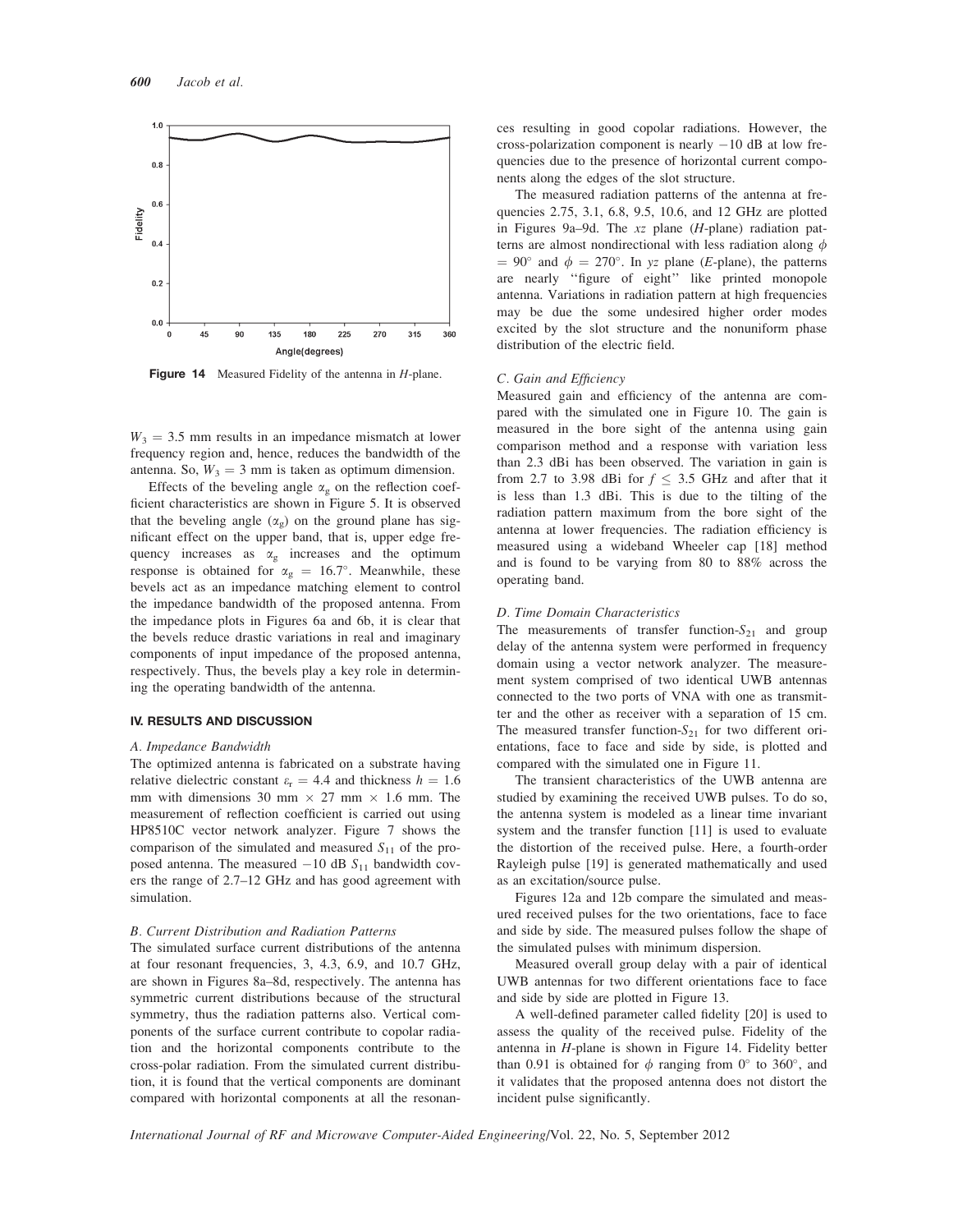### V. CONCLUSION

In this article, a CPW-fed monopole slot antenna is proposed for UWB applications. The proposed antenna offers an impedance bandwidth of 2.7–12GHz with an overall size of 30  $mm \times 27 mm \times 1.6 mm$ . Several design parameters have been investigated for the optimal design. Improved impedance bandwidth is obtained by inserting two slits on the extended ground and bevels on the ground plane near the feed point. Performance of the proposed antenna in frequency and time domain are experimentally verified with the help of measured antenna transfer function. It is observed from the measured results that the proposed antenna has stable response in terms of radiation pattern, gain, and polarization. Meanwhile, fidelity evaluated reveals that the antenna exhibits an impressive time domain response, which makes it a promising candidate for future UWB applications.

# ACKNOWLEDGMENT

The authors acknowledge University Grants Commission (UGC) and Department of Science and Technology (DST), Government of India for financial assistance.

#### **REFERENCES**

- 1. Communications Commission, First report and order, revision of part 15 of Commission's rule regarding UWB transmission system FCC02–48, April 2002.
- 2. X. Ding, A.F. Jacob, CPW-fed slot antenna with wide radiating apertures, Proc Inst Elect Eng Microwave Antennas Propag 145 (1998), 104–108.
- 3. J.F. Huang, C.W. Kuo, CPW-fed slot antenna with CPW tuning stub loading, Microwave Opt Technol Lett 19 (1998), 257–258
- 4. E.A. Soliman, S. Brebels, P. Delmotte, G.A.E. Vandenbosch, and E. Beyne, Bow-tie slot antenna fed by CPW, Electron Lett 35 (1999), 514–515.
- 5. M. Miao, B.L. Ooi, and P.S. Kooi, Broadband CPW-fed wide slot antenna, Microwave Opt Technol Lett 25 (2000), 206–211
- 6. H.D. Chen, Broadband CPW fed square slot antenna with a widened tuning stub, IEEE Trans Antennas Propag 51 (2003), 1982–1986.
- 7. R. Chair, A.A. Kishk, and K.F. Lee, Ultrawide-band coplanar waveguide-fed rectangular slot antenna, IEEE Antennas Wireless Propag Lett 3 (2004), 227–229.
- 8. W.J. Lui, C.H. Cheng, Y. Cheng, and H.B. Zhu, A compact ultra-wideband CPW fed slot antenna with a forklike stub, Microwave Opt Technol Lett 46 (2005), 549–550.
- 9. W.J. Lui, C.H. Cheng, and H.B. Zhu, Experimental investigation on novel tapered microstrip slot antenna for ultra-wideband applications, IET Microwave Antennas Propag 1 (2007), 480–487.
- 10. X. Qing, Z.N. Chen, Compact coplanar waveguide-fed ultrawideband monopole-like slot antenna, IET Microwave Antennas Propag 3 (2009), 889–898.
- 11. M. Gopikrishna, D.D. Krishna, C.K. Anandan, P. Mohanan, and K. Vasudevan, Design of compact semi-elliptic monopole slot antenna for UWB systems, IEEE Trans Antennas Propag 57 (2009), 1834–1837.
- 12. R. Azim, M.T. Islam, and N. Misran, Compact tapered shape slot antenna for UWB applications, IEEE Antennas Wireless Propag Lett 10 (2011), 1190–1193.
- 13. M.R. Ghadheri, F. Mohajeri, A compact hexagonal wide slot antenna with microstrip-fed monopole for UWB application, IEEE Antennas Wireless Propag Lett 10 (2011), 682–685.
- 14. W.C. Lui, C.M. Wu, and Y.J. Tseng, Parasitically loaded CPW-fed monopole antenna for broadband operation, IEEE Trans Antennas Propag 59 (2011), 2415–2419.
- 15. S. Barbarino, F. Consoli, Study on UWB and SWB planar slot antennas with different stub shapes, Microwave Opt Technol Lett 53 (2011), 1528–1532.
- 16. M.J. Ammann, Control of the impedance bandwidth of wideband planar monopole antennas using a beveling technique, Microwave Opt Technol Lett 30 (2001), 229–232.
- 17. P. Li, J. Liang, and X. Chen, Study of elliptical /circular slot antennas for ultrawideband applications, IEEE Trans Antennas Propag 54 (2006), 1670–1675.
- 18. H.G. Schantz, Radiation efficiency of UWB antennas, Proc IEEE Conf Ultra Wideband Syst Technol (2002), 21–23.
- 19. Z.N. Chen, X.H. Wu, H.F. Li, N. Yang, and M.Y.W. Chia, Considerations for source pulses and antennas in UWB radio systems, IEEE Trans Antennas Propag 52 (2004), 1739–1748.
- 20. T.G. Ma, S.K. Jeng, Planar miniature tapered-slot-fed annular slot antennas for ultrawide-band radios, IEEE Trans Antennas Propag 53 (2005), 1194–1202.

#### **BIOGRAPHIES**



Sarah Jacob Sarah Jacob was born in India. She received B.Tech degree in Electronics and Communication from Mahatma Gandhi University in 1992 and M.Tech degree in Electronics (Microwave and Radar Systems) in 1995 from Cochin University of Science and Technology (CUSAT),

Kerala, India. She has more than 15 years of teaching experience in various Engineering Colleges in Kerala. She is currently working toward her Ph.D degree with the CUSAT. Her area of research includes UWB technology and planar antennas. She is a life member of the Indian Society for Technical Education (ISTE).



V. A. Shameena V. A. Shameena was born in India. She received her B.Sc. degree in Physics from Calicut University, Kerala, India and M.Sc. degree in Electronics from Cochin University of Science And Technology (CUSAT), Kerala, India in 2003and 2005 respectively. She is

currently working towards her Ph.D degree from Cochin University of Science And Technology, Kerala, India. Her research interest includes ultra wide band antennas and coplanar antennas.